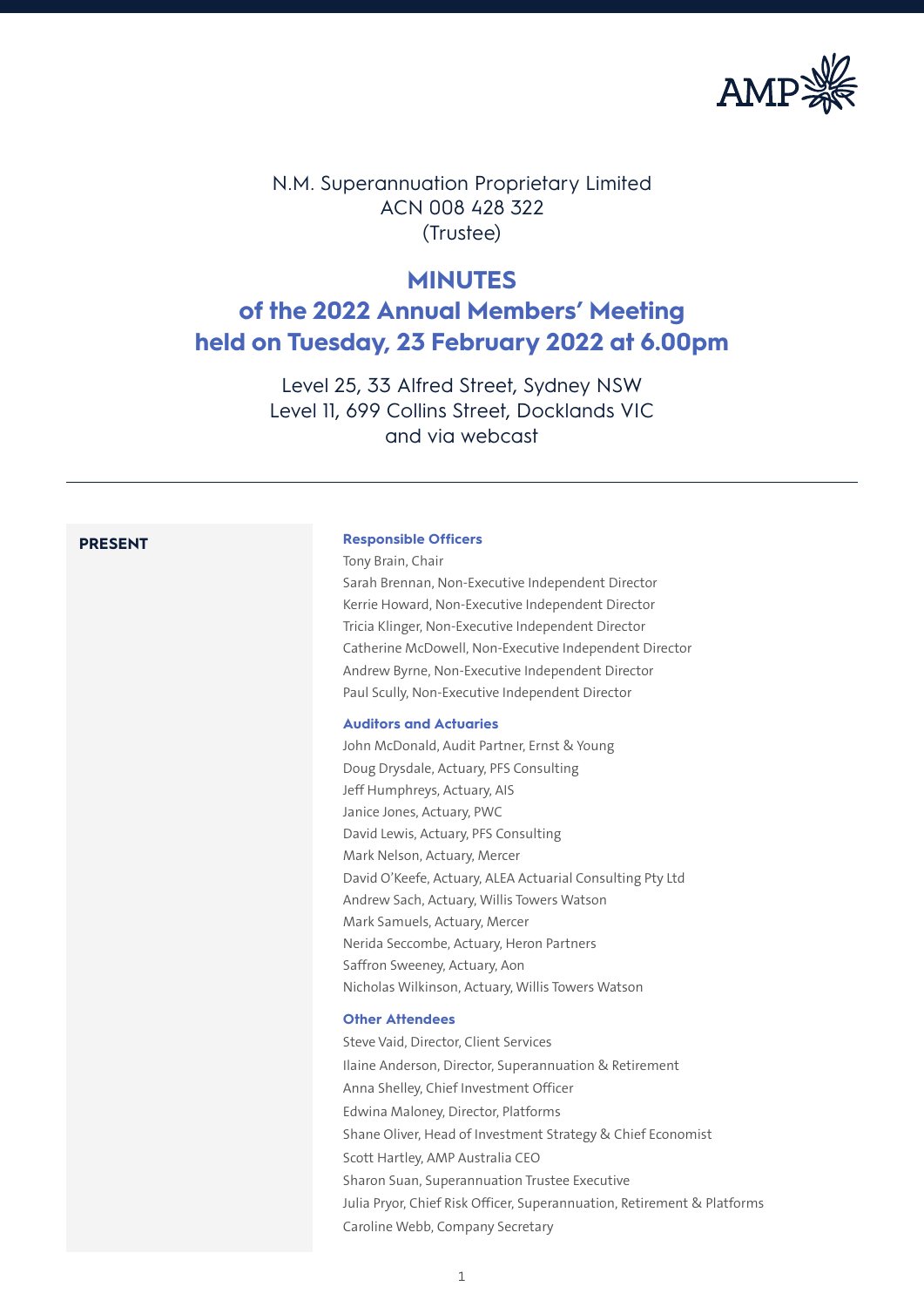| <b>APOLOGIES</b>                    | There were no apologies.                                                                                                                                                                                                                                                                                                         |
|-------------------------------------|----------------------------------------------------------------------------------------------------------------------------------------------------------------------------------------------------------------------------------------------------------------------------------------------------------------------------------|
| <b>IMPORTANT NOTE</b>               | The opinions of the individuals at this meeting are their own and not necessarily<br>those of AMP.                                                                                                                                                                                                                               |
|                                     | Any statements made during this Annual Members' Meeting are general in nature<br>and any speakers have not taken your circumstances into account.                                                                                                                                                                                |
|                                     | It's important you consider your personal circumstances, read the product disclosure<br>statements and financial services guide and consider speaking to a professional<br>before deciding what's right for you.                                                                                                                 |
| <b>INTRODUCTION</b>                 | The meeting commenced with the presentation of an introductory video.                                                                                                                                                                                                                                                            |
| <b>WELCOME</b><br><b>Steve Vaid</b> | Steve Vaid, as master of ceremonies, welcomed AMP superannuation members to the<br>Annual Members' Meeting (AMM) and:                                                                                                                                                                                                            |
|                                     | - Acknowledged the Traditional Custodians of the lands, the Elders of these lands,<br>both past and present, and all First Nations Peoples from the various locations<br>where members are located.                                                                                                                              |
|                                     | - Advised that more than 1,600 members pre-registered for the AMM which is<br>held virtually.                                                                                                                                                                                                                                    |
|                                     | - Provided an overview of the AMM agenda and introduced the presenters, the<br>Trustee Directors and key AMP personnel in attendance at the AMM, together with<br>the Actuary and Auditor representatives for the two funds: AMP Superannuation<br>and the Wealth Personal Superannuation and Pension Fund (together the Funds). |
|                                     | - Advised that the presentations to be made at the AMM were informed by<br>questions submitted by members prior to the meeting, and would be followed by<br>a live Question and Answer session (Q&A).                                                                                                                            |
| <b>BOARD CHAIR ADDRESS</b>          |                                                                                                                                                                                                                                                                                                                                  |
|                                     | The Chair commenced by acknowledging the Traditional Custodians of the lands.                                                                                                                                                                                                                                                    |
| <b>Tony Brain</b>                   | The Chair noted that the AMM was being held virtually due to the ongoing impacts<br>of the COVID-19 pandemic, and that presentations had been pre-recorded.                                                                                                                                                                      |
|                                     | The Chair spoke to the following key matters:                                                                                                                                                                                                                                                                                    |
|                                     | - Expressed the Trustee Board's gratitude to members who have been working in<br>industries and essential services to help the community during COVID-19, and to<br>AMP staff.                                                                                                                                                   |
|                                     | Provided an update on AMP's flexible working arrangements to allow staff to<br>continue to support members through the pandemic.                                                                                                                                                                                                 |
|                                     | Recapped on the strategic priorities identified at the 2021 AMM:<br>- enhanced investment returns;                                                                                                                                                                                                                               |
|                                     | - continued simplification of the range of products on offer through the AMP<br>superannuation business; and                                                                                                                                                                                                                     |
|                                     | - passing on the benefits of this simplified structure and resulting efficiencies<br>to members.                                                                                                                                                                                                                                 |
|                                     | - Reported on progress against the strategic priorities during the financial year<br>ended 30 June 2021:                                                                                                                                                                                                                         |
|                                     | - average investment returns of 20% for members of the AMP MySuper<br>Lifestages fund;                                                                                                                                                                                                                                           |
|                                     | - investment returns of 21.6% (and 9% annual returns over the past five years)<br>after all fees and taxes for the MySuper 1970s group, being the largest group of<br>AMP MySuper members;                                                                                                                                       |
|                                     | - product offer streamlined from 11 to 3 products; and                                                                                                                                                                                                                                                                           |
|                                     | - further fee reductions passed on to members.<br>- Highlighted the importance of investment strategy in delivering strong,                                                                                                                                                                                                      |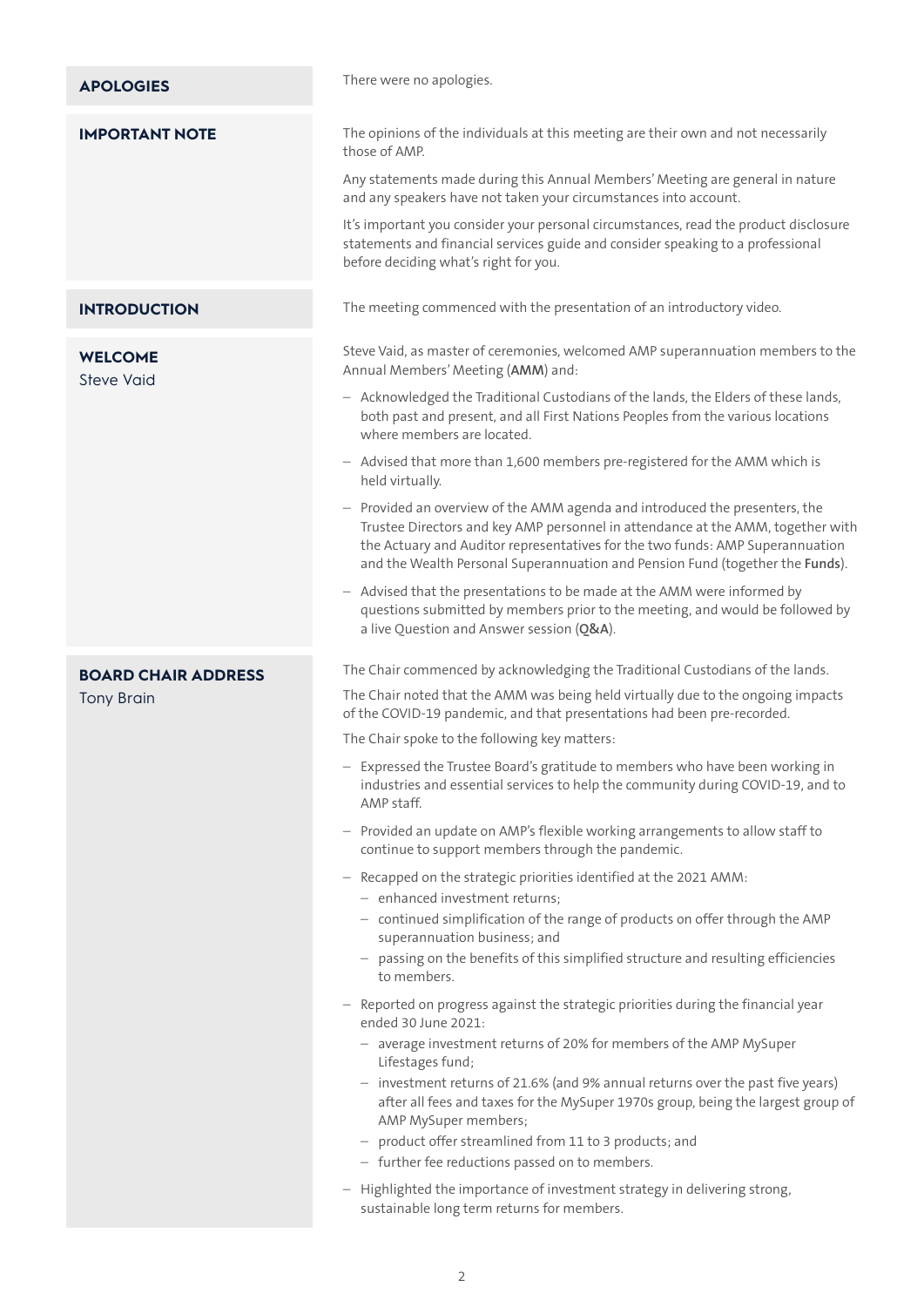#### **BOARD CHAIR ADDRESS continued**

Tony Brain

# **INVESTMENT MANAGEMENT AND PERFORMANCE**

Anna Shelley

- Provided an explanation of the fund structure, noting that the Trustee acts for two separate superannuation funds:
	- the AMP Superannuation Fund, also known as the 'Master Trust', which partners with employers, advisers and members to offer Choice super options, access to workplace presentations and assistance, defined benefit capabilities and a MySuper Lifestages solution; and
	- the Wealth, Personal, Superannuation and Pension Fund, also known as the 'Wrap Platform', which offers wrap investment products, mostly to members who have financial advisers.
- The Trustee's independent role and responsibility for overseeing and holding AMP to account, to ensure that actions and decisions made in relation to the superannuation funds put members' best financial interests first.
- Provided an update on the composition of the Trustee Board during the 2021 calendar year, including:
	- the appointment of Tricia Klinger and Andrew Byrne as two new Non-executive Directors; and
	- the retirement of Stephen Roberts and Darryl Mackay as on-executive Directors.
- Thanked his fellow Directors and retired Directors Stephen Roberts and Darryl Mackay for their significant contributions to the Trustee Board.
- Reported that the Trustee Board met over 30 times during the financial year ended 30 June 2021, to oversee a major program of change to benefit members.

Anna Shelley welcomed the Funds' members and advised that she would focus her presentation on drivers of investment returns for the year and key aspects of the investment strategy.

Anna Shelley noted the following key matters:

- The long-term nature of super as an investment informs the investment strategy for the Funds.
- The overall strong recovery in global growth during the financial year ended 30 June 2021 led to returns of 28% on global shares. Concerns over rising interest rates led to poor performance of bonds during the year ended 30 June 2021.
- The higher weighting of growth assets in the asset class breakdown of the 1970s MySuper option, such as global and Australian shares and Australian listed property, has driven strong investment returns of 21.6% for the financial year ended 30 June 2021.
- Members closer to retirement, with more conservative portfolios, still achieved investment returns in excess of 11.9% for the financial year ended 30 June 2021.
- Investment returns over the six months ended 31 December 2021 have been affected by market volatility but still remain strong.
- Members invested in the MySuper Lifestages funds and nearing retirement should note their risk exposure has been automatically adjusted, so they are invested in more defensive asset classes, and therefore are more protected against market volatility.
- Members who still have many years before they retire can take a longer-term view with their super during periods of market volatility.

Anna Shelley highlighted three key aspects of the Trustee's long-term investment strategy:

– **To more closely align ongoing strategic asset allocation to the changing requirements of the Fund members.** 

The Lifestages approach uses age as one of the core determinants of a member's risk appetite. Other factors such as work routines, life choices, income and gender, also determine how investments are allocated across growth and defensive asset classes. By strengthening its understanding of members and completing a review of strategic asset allocation, the investment team has identified opportunities to shift a higher proportion of asset allocation to growth assets, such as shares, infrastructure and property. Risks arising from such a change in asset allocation would be carefully considered, assessed and managed for members.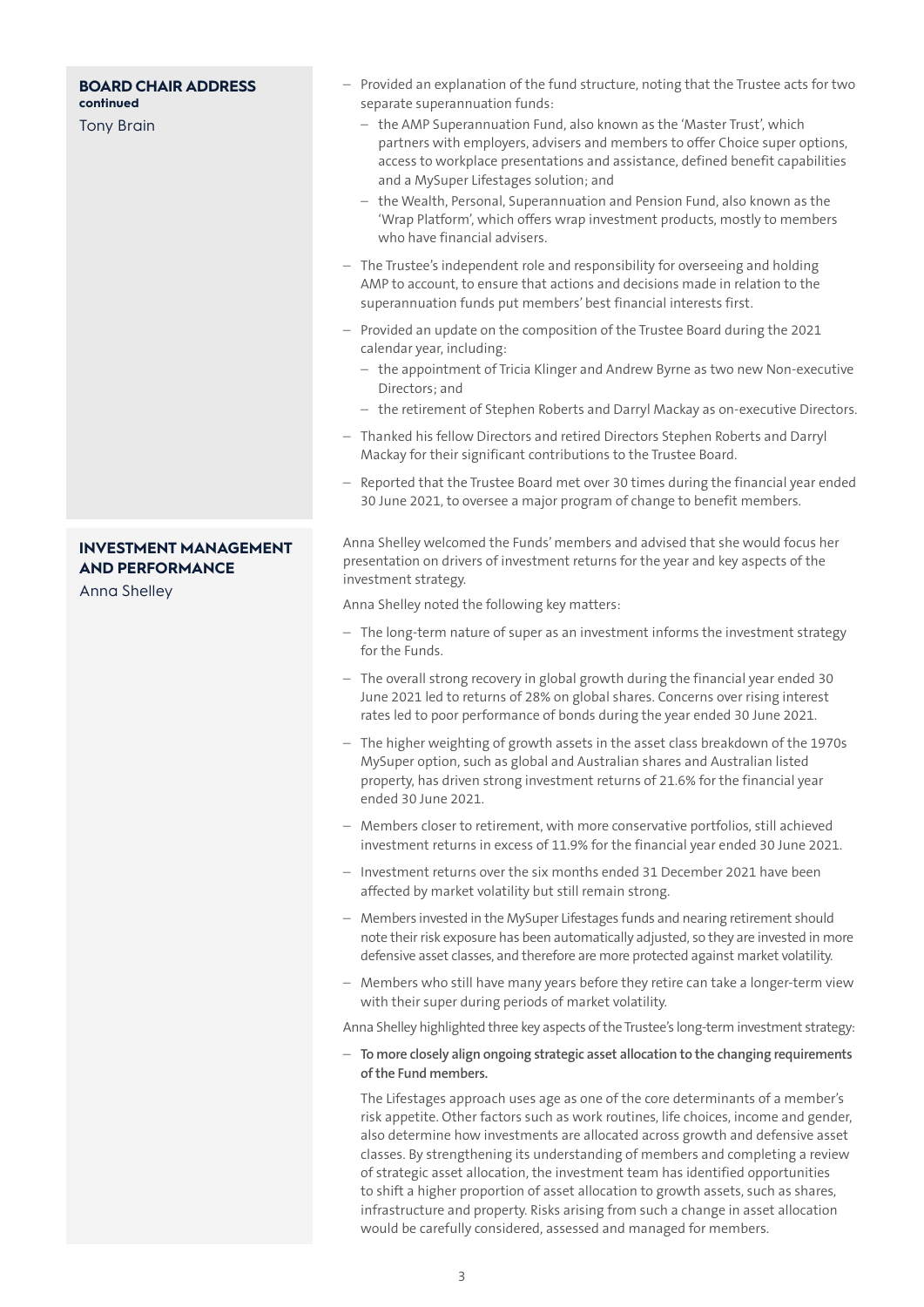# **INVESTMENT MANAGEMENT AND PERFORMANCE continued**

Anna Shelley

# **MEMBER EXPERIENCE**

Ilaine Anderson

# – **The belief that there is an increasingly high correlation between strong long term returns and responsible investment.**

Environmental, social and governance (**ESG**) factors are considered in the longterm investment approach. Certain companies or sectors are excluded from investments by AMP internally managed funds, and where the Trustee Board can instruct external investment managers through our mandates. AMP continues to have significant involvement with Climate Action 100+, an investor-led initiative initially formed to ensure the world's 100 largest corporate emitters of greenhouse gases take the necessary action on climate change. AMP's offices have been carbon neutral since 2013. AMP also seeks to influence the businesses and companies in which it invests and hold them accountable to best practice ESG standards.

– **To focus on continual improvement and finding new opportunities to optimise investments, so members get the right balance of growth and risk management throughout their lifetimes.**

AMP works with a cross section of Australian and global investment managers, at a scale that enables services to be delivered in a cost-effective way and fees to be kept low. AMP has access to investment managers who use new technology to optimise asset allocation, such as artificial intelligence.

Ilaine Anderson welcomed the Funds' members and highlighted the three outcomes that members have identified as most important:

#### – **Strong investment returns.**

MySuper Lifestages is AMP's default offer and has been structured to deliver strong, risk managed returns. It groups members by their decades of birth into age-based investment options, and automatically changes their asset allocation as their move closer to retirement.

Ilaine Anderson presented a table of investment returns across each of the Lifestages options as at 30 June 2021. Members born in the 1990s, 1980s and 1970s achieved returns as high as 23.8%. Members closer to retirement in the 1960s, 1950s and Capital Stable options still achieved returns as high as 11.9% while protecting their super balances against market volatility. As a result, AMP's MySuper funds passed APRA's first industry-wide Annual Performance Test in 2021.

– **Low fees.**

Low and competitive fees are critical to delivering good returns for members. Simplifications to the superannuation business reduce the cost to serve, and have enabled AMP to pass benefits back to members in fee reductions. On average, MySuper fees were reduced by 8% during the year ended 30 June 2021, on top of fee reductions in 2020 and 2018. On average, Choice product fees were reduced by 29% during the year ended 30 June 2021.

– **Easy access to help and advice.**

Ilaine Anderson introduced a member services video, noting that one of AMP's main objectives is to help members better understand their superannuation.

In 2021, there was a 200% increase in people accessing AMP's free online educational and financial wellness resources, and the member engagement team hosted over 2,300 virtual education seminars or one-on-one sessions with members. Members can book a one-on-one super health check by visiting **[amp.com.au/shc](http://www.amp.com.au/shc)**. Members can access a new podcast series called 'Simplifying Investing'.

Members may also access the following services at no additional cost:

- a phone-based intra fund advice service, available on 1800 021 466; and
- a Retirement Health Check and Transition to Retirement advice service, launched in 2021 to assist members to make decisions about their retirement.

Ilaine Anderson noted the importance of having quality insurance cover that appropriately preserves account balances, noting that AMP will continue to review and test the market to ensure the insurance offering benefits members.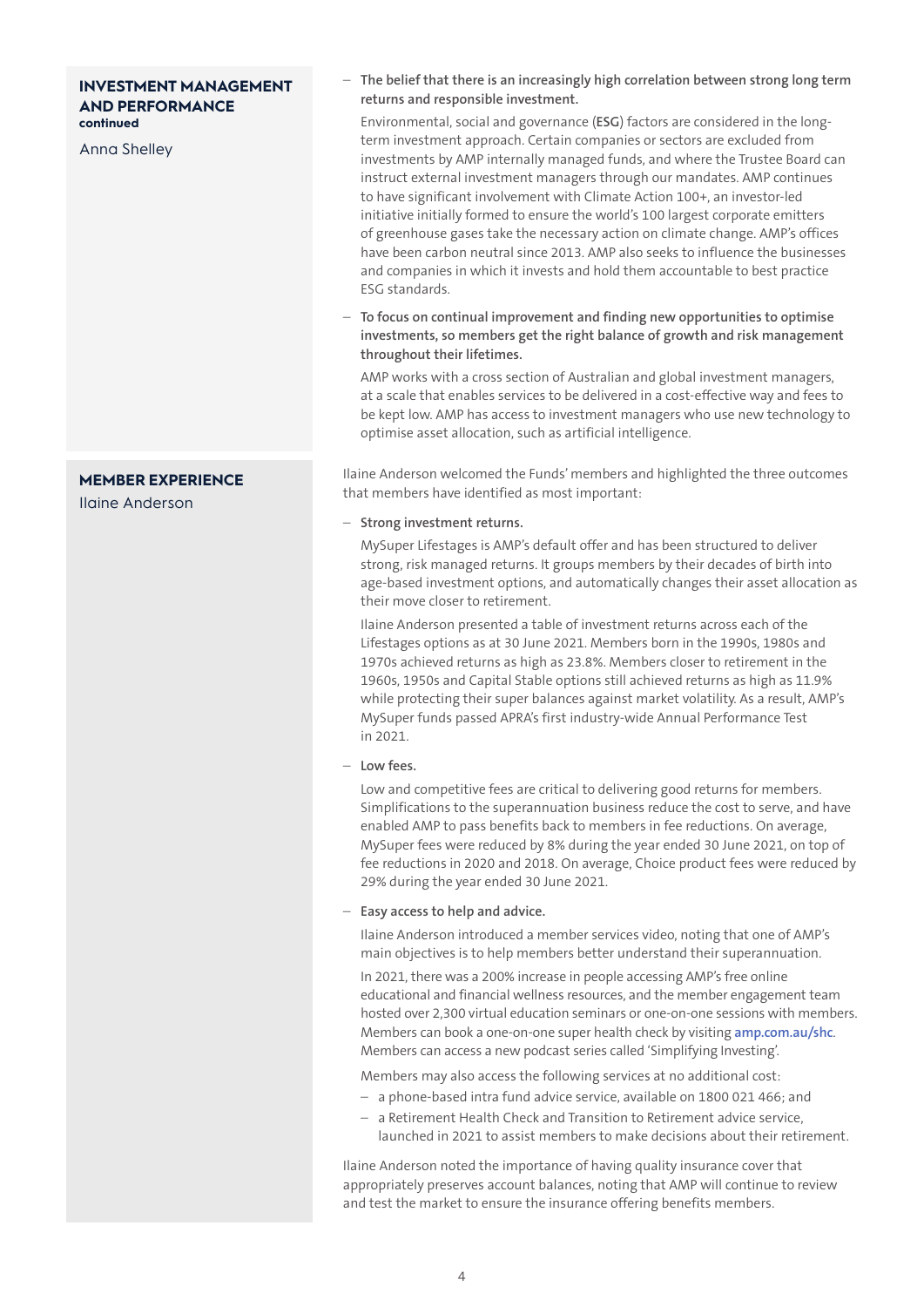# **AMP's PLATFORM BUSINESS**

#### Edwina Maloney

Edwina Maloney provided an update on the Wealth Personal Superannuation and Pension Fund and introduced a video on the benefits of using a Wrap Platform, such as North.

Edwina Maloney highlighted the three areas that members and their advisers have identified as most important:

#### – **Providing diverse investment choice.**

North provides access to more than 700 investment options across all asset classes and fund structures. The menu of options enables members to make active investment decisions based on their risk appetites, predominantly with the support of an adviser. Following completion of quality reviews, more than 140 diverse options were added to the investment menu in 2021. The investment options reflect emerging investment trends, such as ESG factors, and the evolving needs of members. There are now more than 80 ESG options available on the menu.

Member demand has increased for managed portfolios, which provide members with access to leading investment managers and portfolio construction at wholesale pricing, and with efficient tax outcomes. Total funds under management across the managed portfolio industry in Australia was \$111 billion as at 30 June 2021, up from \$80 billion in 2019. In 2021, AMP's Index Plus and MyNorth Sustainable Managed Portfolios received 4-Star 'Superior' investment ratings from research firm SQM Research.

#### – **Ensuring highly competitive fees.**

AMP has made significant reductions to platform fees in recent years, reducing administration fees by up to 22% in the year ended 30 June 2021 and reducing brokerage fees on those same products with effect from 1 July 2021.

– **Providing members with increased financial confidence in retirement.** Sustained low interest rates have impacted retirement income streams. A Government Retirement Income Review found that many Australians pass away with approximately 90 per cent of the assets they had at the time of retirement. Retirees' concerns about running out of money are linked to uncertainty about the future, including how investment markets will perform, unplanned living expenses and life expectancy. MyNorth Guarantees are designed to help members transition to retirement and deliver a stable, risk-managed income stream in retirement. Further retirement solutions are under development, with an update expected later in 2022.

Shane Oliver then provided a presentation on market performance in 2021 and the economic and investment outlook for 2022. He also discussed the longer-term drivers for investment markets.

The Chair concluded the presentations by summarising the Trustee's four most important areas of focus for the coming year:

- Continued strong governance and effectiveness as an autonomous Trustee Board.
- Continuing to deliver strong, sustainable long-term returns to members.
- Further enhancing the focus on ESG.
- The launch of a unique retirement solution for members.

Steve Vaid advised how members could participate in the Q&A and noted that a recording of the AMM and answers to any questions unanswered at the AMM will be grouped into related themes uploaded to the AMP website within 30 days after the event at **[amp.com.au/amm](https://www.amp.com.au/amm)**.

Steve Vaid presented a series of questions both pre-submitted by members before the AMM and submitted during the live Q&A.

Tony Brain, Anna Shelley, Ilaine Anderson, Edwina Maloney and Scott Hartley formed the panel and answered the questions set out in **Attachment A**.

#### Mr Vaid closed the meeting at 7.32pm.

Signed as a correct record:

Tony Brain

**CONCLUSION**

**MACRO** 

Shane Oliver

**WRAP UP** Tony Brain

**INVESTMENT OUTLOOK**

**QUESTIONS AND ANSWERS**

Chair of N.M. Superannuation Proprietary Limited Date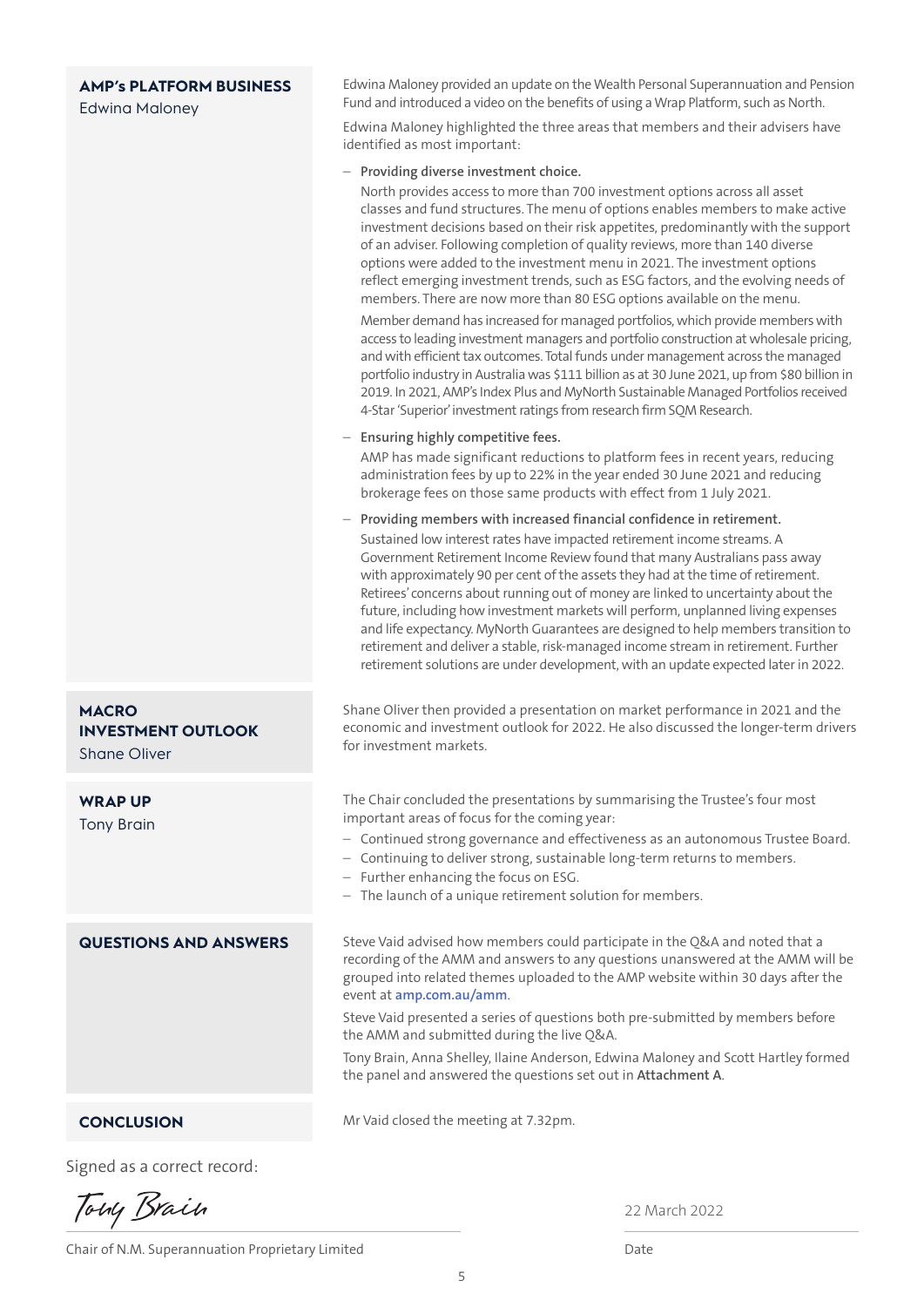# Attachment A **Questions and answers from AMM**

# **PANEL**

**QUESTION 1**

What are you doing to generate better returns?

#### **QUESTION 2**

As a woman in her 50s what would be the best investment strategy to be ready for retirement?

# **QUESTION 3**

How have AMP's MySuper options performed versus peer funds?

# **QUESTION 4**

What is your position on cryptocurrency and does it have a position in superannuation?

**Tony Brain,** Chair of Trustee Board **Ilaine Anderson,** Director, Superannuation & Retirement **Scott Hartley,** AMP Australia CEO **Edwina Maloney,** Director, Platforms **Shane Oliver,** Head of Investment Strategy & Chief Economist **Anna Shelley,** Chief Investment Officer

#### **Answer from Anna:**

Strong and sustainable long-term returns are a key priority. There are areas of opportunity and areas of risk. We use insights from Shane Oliver to identify key macro risks and monitor them. We are focusing on some opportunities in unlisted assets such as infrastructure and private debt, and may increase or add holdings in those areas. We are working to better protect the portfolio against the risk of interest rates rising.

#### **Answer from Ilaine:**

I encourage you to engage with AMP, so that we can help you get in control of your superannuation. It is well known that women retire with less superannuation. If you are able to, you should be thinking about increasing your superannuation through voluntary contributions and salary sacrifice. Understand where your superannuation is invested, for example, is it invested in growth options, is that in line with your risk profile and does that underpin the goals that you have for retirement. If you go to **[amp.com.au](http://www.amp.com.au)** and look at the 'Insights' tab there is a plethora of educational information. The other action you could take is get in touch with one of our superannuation coaches. These coaches work with members helping them understand how to control their superannuation. There is also a retirement health check service, which can help you understand what options are available to you. This is at no additional cost to our members.

#### **Answer from Anna:**

For the 2021 financial year, AMP's MySuper options were very strong versus our peers. This is partly because AMP's MySuper options are designed to put you in a higher weighting to growth assets early on in your life and career. That is beneficial when markets go up and beneficial over the longer term, as we expect growth assets such as shares and property to deliver better returns over the long term.

#### **Answer from Shane:**

Cryptocurrency has performed exceptionally well in providing returns over the last few years. As the value of cryptocurrency goes up it attracts the attention of more investors, and speculation pushes the asset class up further in value. There are a few reasons to be sceptical about this relatively new asset class. Many cryptocurrencies are expensive, slow to transact in and extremely volatile. The value of Bitcoin today is almost half what it was back in November 2021. Transactions in bitcoins can be purely speculative or related to illicit activities. I have digital currency on my phone and wonder why you would need cryptocurrency to do the same thing.

Cryptocurrency is hard to value as an investment, as it does not generate cash flows like a property generates rent, or like shares generate dividends. We have to keep an open mind, as blockchain and decentralised finance technologies offer opportunities, but it is difficult to separate the opportunities from the speculation.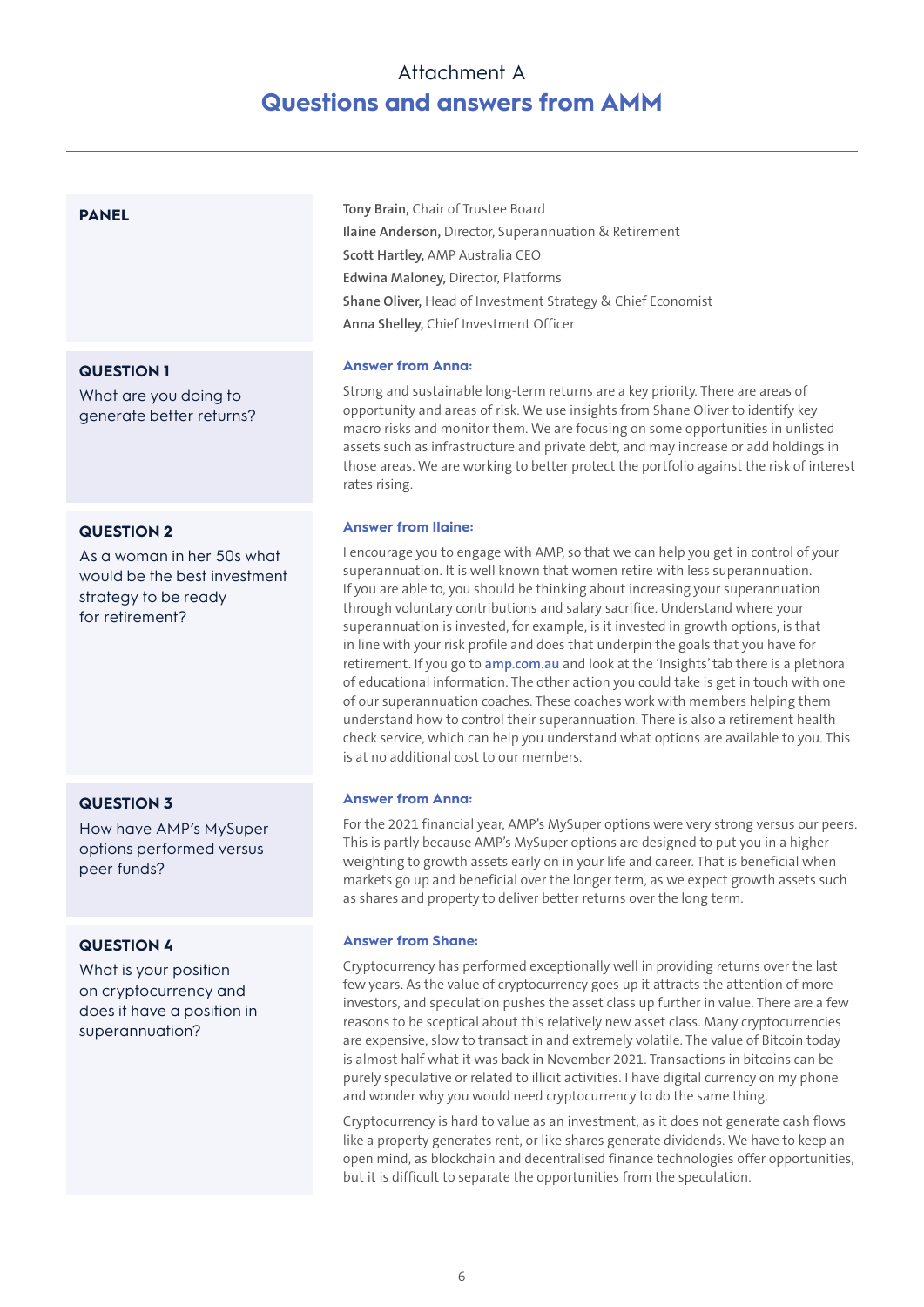# **QUESTION 5**

Why use North and not invest in other super funds?

# **QUESTION 6**

What do you see as the most important factors that will influence markets over the next 1–5 years?

# **QUESTION 7**

Why can't the name of the Trustee be changed to AMP Superannuation Limited, to avoid being confused by the NM Super name holding AMP policies?

# **QUESTION 8**

What does AMP think about people taking out their super early for support during COVID?

# **QUESTION 9**

What is your predicted future for AMP?

# **QUESTION 10**

How do AMP fees compare to super fund manager competitors' fees?

#### **Answer from Edwina:**

As a wrap investment platform, North offers members a very broad range of investment options across a range of asset classes and investment types. There are ethical and sustainable options. It is a good solution to help you plan better for your retirement savings. It provides more choice and assists those with more complex needs. It also offers competitive low prices and has functionality to enable you and your adviser to monitor and report on your investments, 24/7.

#### **Answer from Shane:**

I believe there are six factors:

- **Technological innovation** for example, the use of webinars and Zoom through the pandemic, which has increased productivity.
- **The continuing rise of Asia** the bulk of global growth is occurring in this region.
- **Climate change and environmental, social and governance factors more generally** – more members and the community are demanding that we assess ESG factors in our investments.
- **A rising trend in commodity prices** arising from the demand for metals and energy, for example, to power electric vehicles.
- **The end of disinflation** we may be coming into a world of higher inflation and higher interest rates.
- **Increased geopolitical tension** the US has gone into relative decline as a global power and there are geopolitical tensions in several parts of the world.

#### **Answer from Tony:**

This is on our agenda. We have been prioritising change programs by considering the impact on member outcomes. For example, the simplification program that has enabled us to pass on fee reductions to members. We have also made changes to strengthen the governance of the funds. We would like to change the name of the Trustee and it remains on our agenda.

#### **Answer from Ilaine:**

We were supportive of giving people access to their super, as the money assisted them through a very challenging period of time. 220,000 members withdrew funds and some completely emptied their accounts. Most withdrawals were by members under the age of 35. Now we have to think about how to rebuild those super balances, to maximise the benefits of compounding over time and allow people to retire when they expect. Our team are looking at new ways to support members and give them strategies to rebuild their balances, with super coaching or through virtual seminars.

#### **Answer from Scott:**

I believe AMP has a strong future. For over 170 years we have helped our members and customers to achieve their financial goals and security. We are operating in the growing super, banking and platforms markets. We have transformed every part of our business, including governance, leadership, culture and operations. Simplification of products has resulted in fee reductions flowing through to members. We are competitive and will keep pace with the market. We have a great team to take us forward and continue to transform the business for our members.

#### **Answer from Ilaine:**

According to our analysis AMP is very competitive. For Signature Super, on 1 October 2021 we reduced MySuper fees by an average of 8%, on top of fee reductions in 2020 and 2018. For Choice products, we reduced fees by an average of 29%.

#### **Answer from Edwina:**

Competitive fees are a high priority for North with a reduction of 22% in 2021, helping members to grow savings for the long term. We are committed to low fees and competitive pricing for Wrap platforms.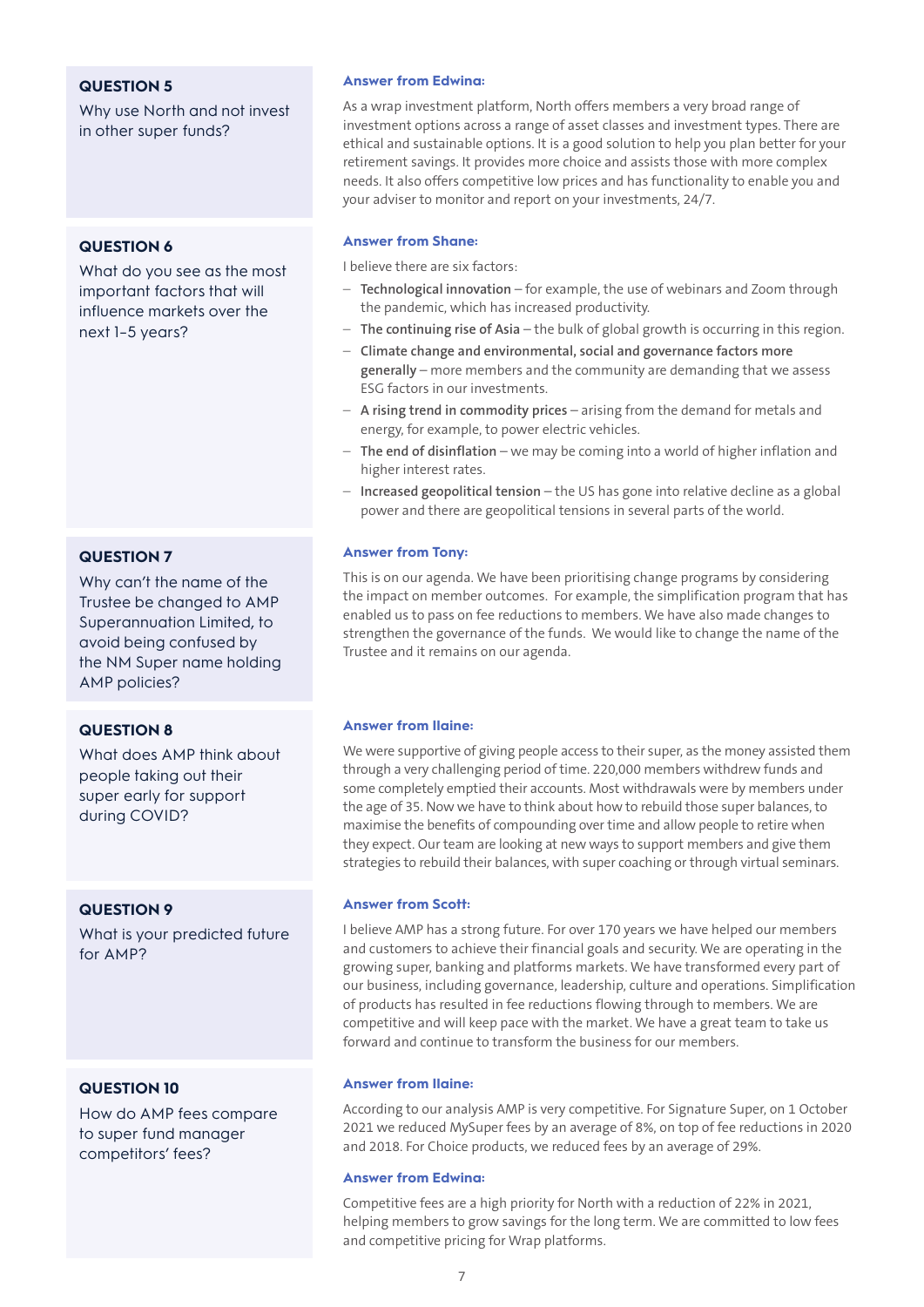# **QUESTION 11**

What is North's position on ethical investment? Will there be a move to ensure all investments are considered ethical?

# **QUESTION 12**

Are the portfolios being reviewed more often due to uncertain economic times, and how are the review decisions passed on to investors?

# **QUESTION 13**

Given the deal for the AMP Capital sale fell through, what is the future for wealth management and the investment advisers who manage our wealth and give financial advice to us?

# **QUESTION 14**

Can we select what type of investments our super goes to?

# **QUESTION 15**

What has the Trustee done to improve governance?

#### **Answer from Edwina:**

There is a broad range of ethical and sustainable options for our members. There are currently 80 ethical and sustainable options on our menu and we intend to add more. We added the first ESG managed portfolio last year, which is highly rated. Members will continue to have diverse requirements, so we will offer a full range of options across asset classes and investments, but ethical and sustainable options will be a high priority.

#### **Answer from Anna:**

We review our portfolios and positions daily, and monitor the effects of key market changes, such as geopolitical tensions. We use automation and technology. We try to focus on long-term gain opportunities. We encourage members to do the same, and to disregard the 'noise' in markets, by which we mean negative returns of less than 10%.

### **Answer from Scott:**

The sale didn't completely fall through; we sold the infrastructure debt part of AMP Capital in December 2021, which was significant. That leaves the remaining real estate business and infrastructure equity business. AMP Capital is a very different business to AMP group. AMP Capital invests largely in infrastructure or private unlisted assets and deals with institutional clients, many of which are overseas. AMP group's Australian wealth management and banking business deals with retail customers. Separating the businesses will allow AMP group to focus on Australian retail customers and puts us in a strong position going forwards. We believe in the value of financial advice, and are a significant provider of advice through our network, AMP Financial Planning, Charter and Hillross. There has been significant change in the advice industry and we continue to adapt our business and transform. We also see the opportunity to create more affordable advice and better access to advice.

### **Answer from Ilaine:**

Yes, you can choose where to invest your super. In Signature Super there are 27 options available. We have a diverse membership and need to ensure we have options that suit an array of risk profiles. I would suggest you access help through our super coaches to understand what those investment options are. If you go online to **[amp.com.au](http://www.amp.com.au)** and in the search bar type 'Signature Super', there are fact sheets and guides to give you options. If you have a relationship with an adviser, reach out and ask them to help you.

#### **Answer from Edwina:**

North requires you to make choices. There is a broad range of investment options so most members work with their advisers to help guide them to the best investment option based on their life stage, risk appetite and risk objectives. If you don't have an adviser you can contact our North contact centre to be put in touch with someone.

#### **Answer from Tony:**

A lot of governance changes occurred during the 2020 financial year, and we touched on these in last year's members' meeting. In the 2021 financial year we embedded the changes and made sure they were operating effectively. That continues this year. The changes revolved around the trustee having its own strategic plan for members and beneficiaries. There is more of an arm's length relationship between the trustee and AMP as our service provider. As Trustee we have direct authority and oversight of the accountabilities of key people. Following a refresh of the Trustee Board, we have seven non-executive independent directors. Our governance arrangements ensure we remain autonomous and independent and all decisions are made in your best financial interests.